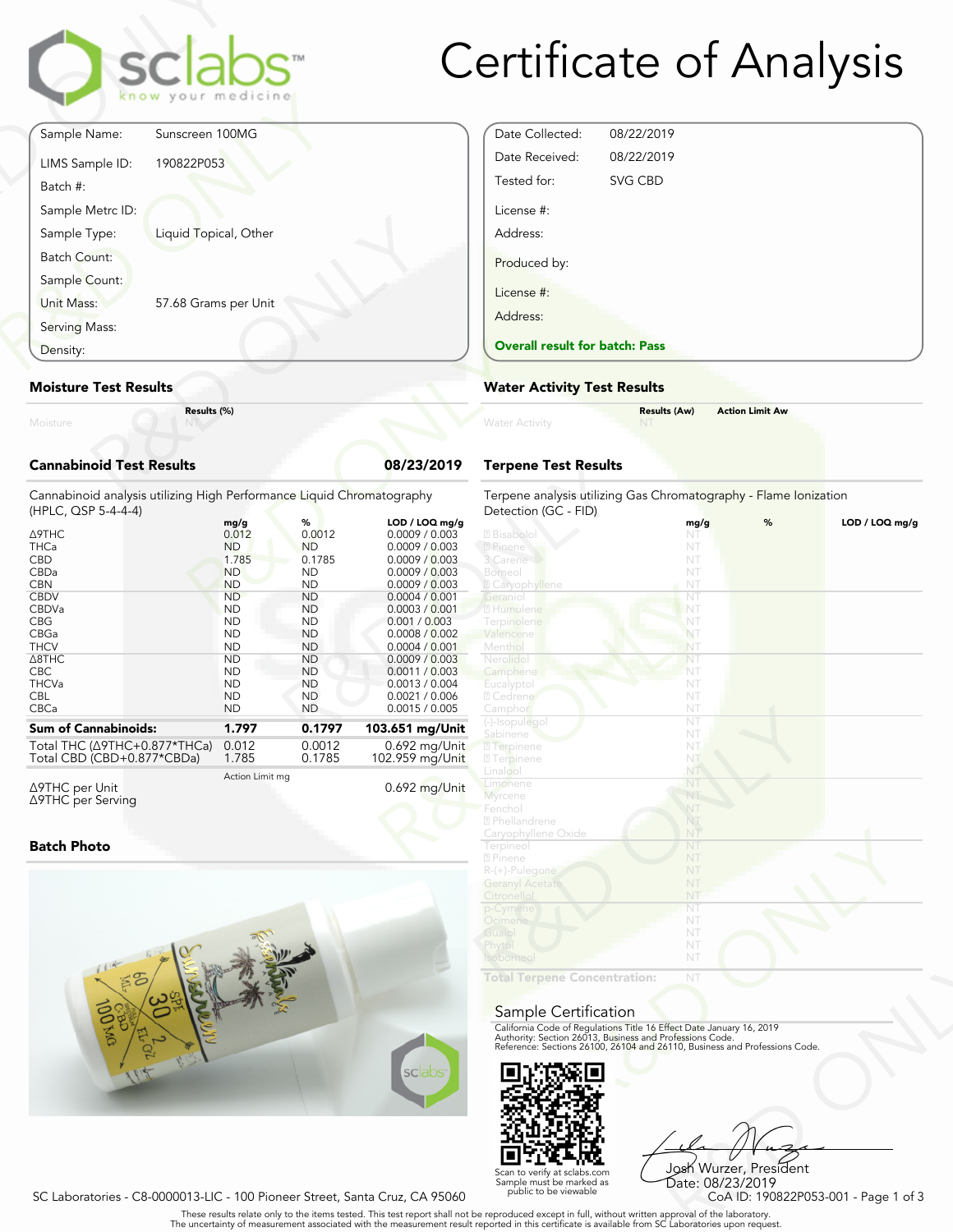

# Certificate of Analysis

Date Collected: 08/22/2019 Date Received: 08/22/2019 Tested for: SVG CBD

Overall result for batch: Pass

License #: Address:

Produced by:

License #: Address:

|                     | <b>sclabs</b><br>know your medicine                                                                                                                          |                                                    |
|---------------------|--------------------------------------------------------------------------------------------------------------------------------------------------------------|----------------------------------------------------|
|                     | Sunscreen 100MG                                                                                                                                              | Sample Name:                                       |
|                     | 190822P053                                                                                                                                                   | LIMS Sample ID:<br>Batch #:                        |
|                     |                                                                                                                                                              | Sample Metrc ID:                                   |
|                     | Liquid Topical, Other                                                                                                                                        | Sample Type:                                       |
|                     | 57.68 Grams per Unit                                                                                                                                         | <b>Batch Count:</b><br>Sample Count:<br>Unit Mass: |
|                     |                                                                                                                                                              | Serving Mass:                                      |
|                     |                                                                                                                                                              |                                                    |
| $LOD / LOQ \mu g/g$ | Pesticide, Fungicide and plant growth regulator analysis utilizing<br>HPLC-Mass Spectrometry and GC-Mass Spectrometry<br>Results (µg/g)<br>Action Limit µg/g | <b>Pesticide Test Results</b><br>Abamectin         |
|                     |                                                                                                                                                              | Density:<br>Acephate<br>Acequinocyl                |

#### Pesticide Test Results

| Density:                                                                                       |                                                                                                                       | <b>Overall result for batc</b>                                                   |
|------------------------------------------------------------------------------------------------|-----------------------------------------------------------------------------------------------------------------------|----------------------------------------------------------------------------------|
| <b>Pesticide Test Results</b>                                                                  |                                                                                                                       | <b>Pesticide Test Results</b>                                                    |
|                                                                                                | Pesticide, Fungicide and plant growth regulator analysis utilizing<br>HPLC-Mass Spectrometry and GC-Mass Spectrometry | Pesticide, Fungicide and<br><b>HPLC-Mass Spectrometry</b>                        |
| Abamectin<br>Acephate<br>Acequinocyl<br>Acetamiprid<br>Azoxystrobin<br><b>Bifenazate</b>       | $LOD / LOQ$ µg/g<br>Action Limit µg/g<br>Results (µg/g)<br>NT<br>NT<br>NT<br>NT<br>NT<br>NT                           | Aldicarb<br>Carbofuran<br>Chlordane<br>Chlorfenapyr<br>Chlorpyritos<br>Coumaphos |
| <b>Bifenthrin</b><br><b>Boscalid</b><br>Captan<br>Carbaryl<br>Chlorantraniliprole              | NT<br>NT<br>NT<br>NT<br>NT                                                                                            | Daminozide<br>DDVP (Dichlorvos)<br><b>Dimethoate</b><br>Ethoprop(hos)            |
| Clofentezine<br>Cyfluthrin<br>Cypermethrin<br>Diazinon                                         | NT<br>NT<br>NT<br>NT                                                                                                  | Etofenprox<br>Fenoxycarb<br>Fipronil<br>Imazalil<br>Methiocarb                   |
| Dimethomorph<br>Etoxazole<br>Fenhexamid<br>Fenpyroximate<br>Flonicamid                         | NT<br>NT<br>NT<br>NT<br>NT                                                                                            | Methyl parathion<br>Mevinphos<br>Paclobutrazo<br>Propoxur<br>Spiroxamine         |
| Fludioxonil<br>Hexythiazox<br>Imidacloprid<br>Kresoxim-methyl<br>Malathion                     | NT<br>NT<br>NT<br>NT<br>NT                                                                                            | Thiacloprid<br><b>Heavy Metal Test Res</b>                                       |
| Metalaxyl<br>Methomyl<br>Myclobutanil<br>Naled                                                 | NT<br>NT<br>NT<br>NT                                                                                                  | Heavy metal analysis utiliz<br>Spectrometry (ICP-MS)                             |
| Oxamyl<br>Pentachloronitrobenzene<br>Permethrin<br>Phosmet<br>Piperonylbutoxide<br>Prallethrin | NT<br>NT<br>NT<br>NT<br>NT<br>NT                                                                                      | Cadmium<br>Lead<br>Arsenic<br>Mercury                                            |
| Propiconazole<br>Pyrethrins<br>Pyridaben<br>Spinetoram<br>Spinosad                             | NT<br>NT<br>NT<br>NT<br>NT                                                                                            |                                                                                  |
| Spiromesifen<br>Spirotetramat<br>Tebuconazole<br>Thiamethoxam<br>Trifloxystrobin               | NT<br>NT<br>NT<br>NT<br>NT                                                                                            |                                                                                  |

# Mycotoxin Test Results

Mycotoxin analysis utilizing HPLC-Mass Spectrometry Results (μg/kg) Action Limit μg/kg LOD / LOQ μg/kg NT



Frect Date January 16, 2019<br>
Trofessions Code.<br>
110, Business and Professions Code.<br>
110, Business and Professions Code.<br>
108 Wurzer, President<br>
Date: 08/23/2019<br>
CoA ID: 190822P053-001 - Page 2 of 3<br>
pproval of the labora Josh Wurzer, President Date: 08/23/2019

SC Laboratories - C8-0000013-LIC - 100 Pioneer Street, Santa Cruz, CA 95060

. These results relate only to the items tested. This test report shall not be reproduced except in full, without written approval of the laboratory.<br>The uncertainty of measurement associated with the measurement result re

Scan to verify at sclabs.com Sample must be marked as public to be viewable

NT NT

HPLC-Mass Spectrometry and GC-Mass Spectrometry<br>Aldicarb **Community States (μg/g) Action Limit μg/g LOD / LOQ μg/g** 

Pesticide, Fungicide and plant growth regulator analysis utilizing

NT

| DDVP (Dichlorvos)<br><b>Dimethoate</b> | NT<br>NT                                                       |                |
|----------------------------------------|----------------------------------------------------------------|----------------|
| Ethoprop(hos)                          | NT                                                             |                |
| Etofenprox                             | NT                                                             |                |
| Fenoxycarb                             | NT                                                             |                |
|                                        | NT                                                             |                |
| Fipronil<br>Imazalil                   | NT                                                             |                |
|                                        |                                                                |                |
| Methiocarb                             | NT                                                             |                |
| Methyl parathion                       | NT                                                             |                |
| <b>Mevinphos</b>                       | NT                                                             |                |
| Paclobutrazol                          | NT                                                             |                |
| Propoxur                               | NT                                                             |                |
| Spiroxamine                            | NT                                                             |                |
| Thiacloprid                            | NT                                                             |                |
| <b>Heavy Metal Test Results</b>        |                                                                |                |
|                                        |                                                                |                |
| Spectrometry (ICP-MS)                  | Heavy metal analysis utilizing Inductively Coupled Plasma Mass |                |
|                                        | Results (µg/g)<br>Action Limit µg/g                            | LOD / LOQ µg/g |
| Cadmium                                | NT                                                             |                |
| Lead<br>Arsenic                        | NT                                                             |                |

# Heavy Metal Test Results

| $LOD / LOQ \mu g/g$ |
|---------------------|
|                     |
|                     |
|                     |
|                     |
|                     |
|                     |
|                     |